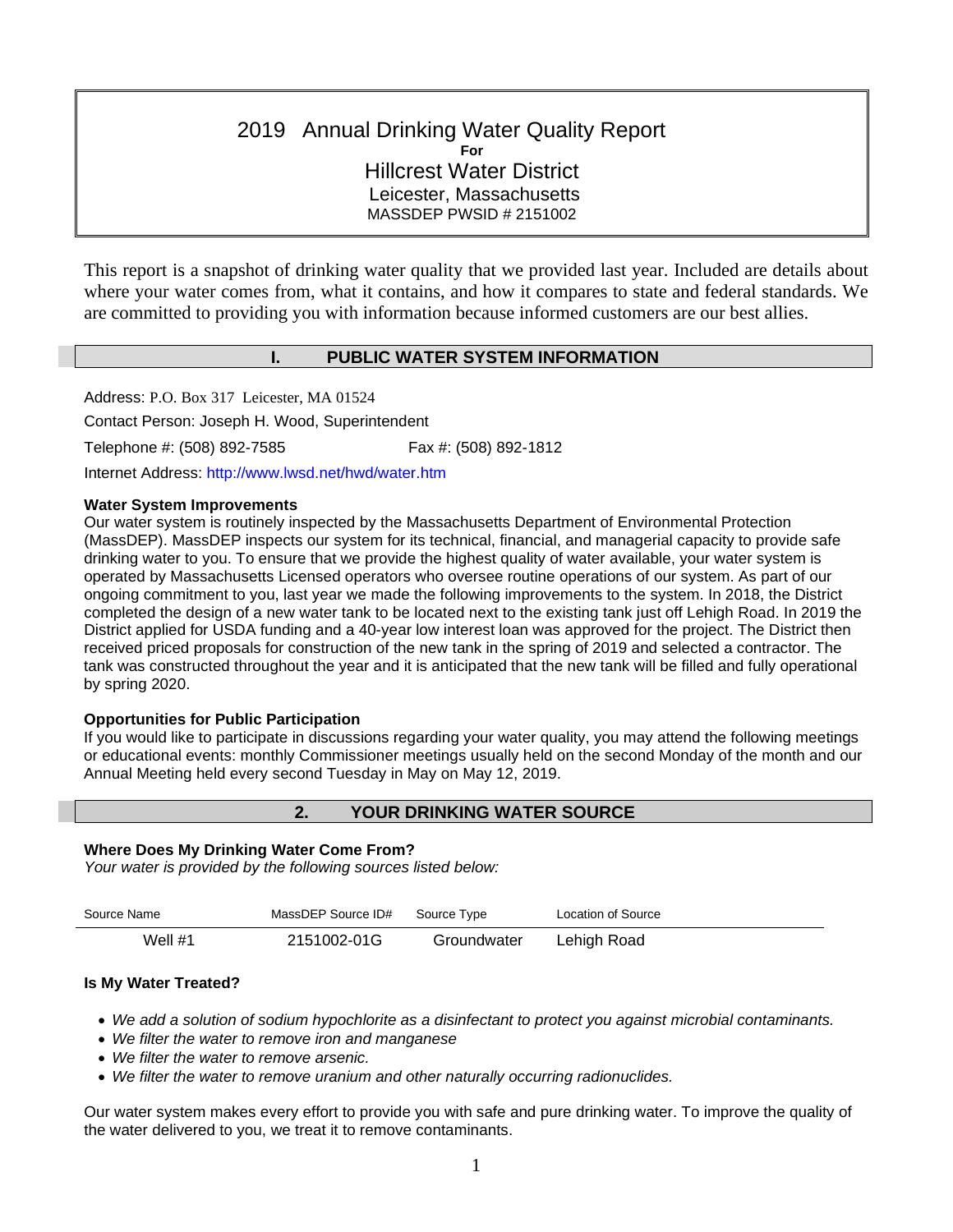The water quality of our system is constantly monitored by the District and MassDEP to determine the effectiveness of existing water treatment and to determine if any additional treatment is required.

#### **How Are These Sources Protected?**

MassDEP has prepared a Source Water Assessment Program (SWAP) Report for the water supply source(s) serving this water system. The SWAP Report assesses the susceptibility of public water supplies.

### **What is My System's Ranking?**

A susceptibility ranking of Moderate was assigned to this system using the information collected during the assessment by MassDEP.

### **Where Can I See The SWAP Report?**

The complete SWAP report is available at Hillcrest Water District offices, 124 Pine Street, Leicester, MA 01524 and online at *<http://www.mass.gov/dep/water/drinking/sourcewa.htm#reports>* . For more information, call Joseph Wood at (508) 892-7585

# **What Can Be Done To Improve Protection?**

Residents can help protect sources by:

- Practicing good septic system maintenance
- Supporting water supply protection initiatives at the next town/annual meeting
- Taking hazardous household chemicals to hazardous materials collection days
- Contacting the water department or Board of Health to volunteer for monitoring or education outreach to schools
- Limiting pesticide and fertilizer use, etc.

# **3. SUBSTANCES FOUND IN TAP WATER**

Sources of drinking water (both tap water and bottled water) include rivers, lakes, streams, ponds, reservoirs, springs, and wells. As water travels over the surface of the land or through the ground, it dissolves naturallyoccurring minerals, and in some cases, radioactive material, and can pick up substances resulting from the presence of animals or from human activity.

Contaminants that may be present in source water include:

**Microbial contaminants** -such as viruses and bacteria, which may come from sewage treatment plants, septic systems, agricultural livestock operations, and wildlife.

**Inorganic contaminants** -such as salts and metals, which can be naturally-occurring or result from urban stormwater runoff, industrial, or domestic wastewater discharges, oil and gas production, mining, and farming.

**Pesticides and herbicides** -which may come from a variety of sources such as agriculture, urban stormwater runoff, and residential uses.

**Organic chemical contaminants** -including synthetic and volatile organic chemicals, which are by-products of industrial processes and petroleum production, and can also come from gas stations, urban stormwater runoff, and septic systems.

**Radioactive contaminants** -which can be naturally occurring or be the result of oil and gas production and mining activities.

In order to ensure that tap water is safe to drink, the Massachusetts Department of Environmental Protection (MassDEP) and U.S. Environmental Protection Agency (EPA) prescribe regulations that limit the amount of certain contaminants in water provided by public water systems. The Food and Drug Administration (FDA) and Massachusetts Department of Public Health (DPH) regulations establish limits for contaminants in bottled water that must provide the same protection for public health. All drinking water, including bottled water, may reasonably be expected to contain at least small amounts of some contaminants. The presence of contaminants does not necessarily indicate that water poses a health risk. More information about contaminants and potential health effects can be obtained by calling the EPA's Safe Drinking Water Hotline (800-426-4791).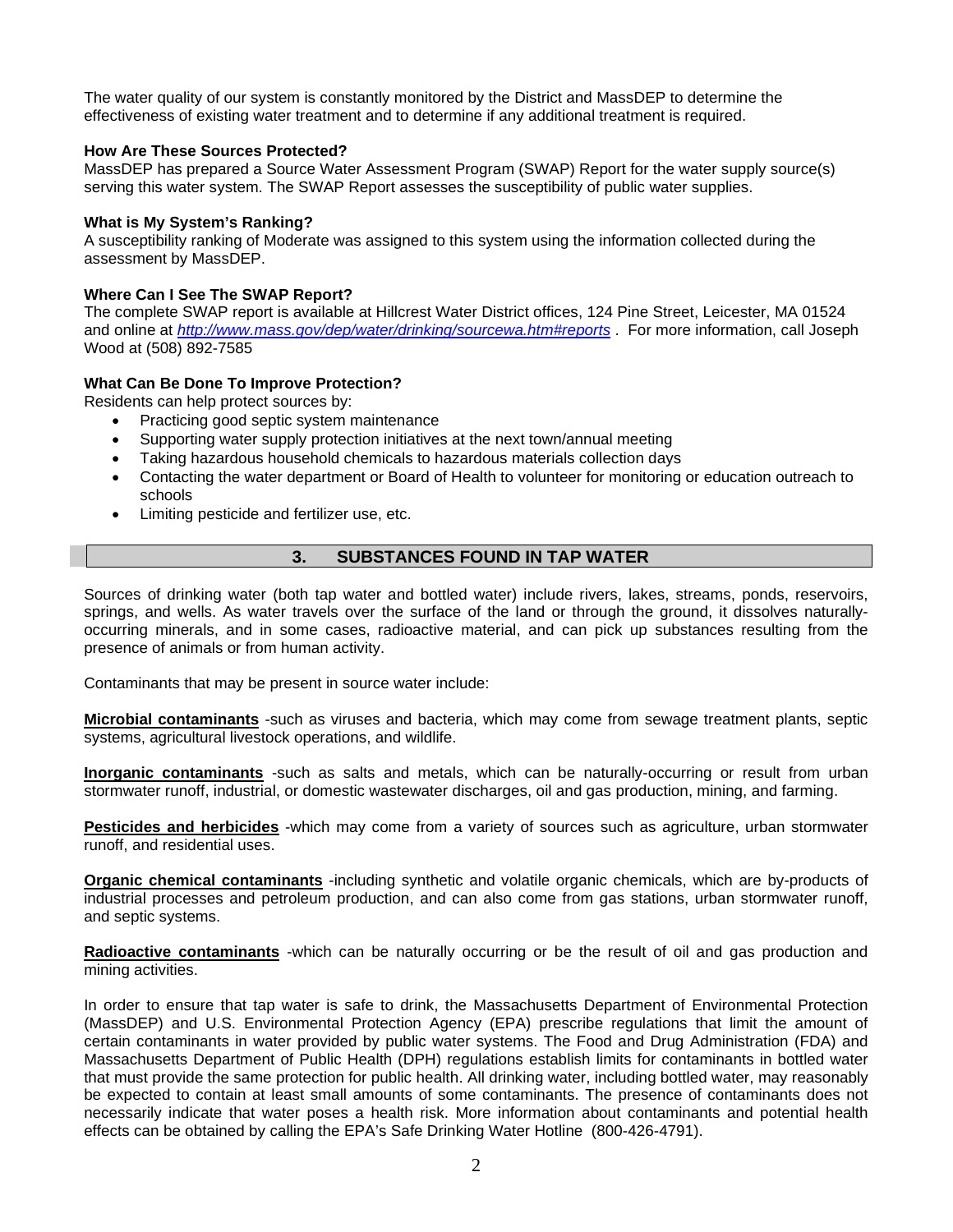Some people may be more vulnerable to contaminants in drinking water than the general population. Immunocompromised persons such as persons with cancer undergoing chemotherapy, persons who have undergone organ transplants, people with HIV/AIDS or other immune system disorders, some elderly, and some infants can be particularly at risk from infections. These people should seek advice about drinking water from their health care providers. EPA/Centers for Disease Control and Prevention (CDC) guidelines on lowering the risk of infection by cryptosporidium and other microbial contaminants are available from the Safe Drinking Water Hotline (800-426- 4791).

If present, elevated levels of lead can cause serious health problems, especially for pregnant women and young children. Lead in drinking water is primarily from materials and components associated with service lines and home plumbing. Hillcrest Water District is responsible for providing high quality drinking water, but cannot control the variety of materials used in plumbing components. When your water has been sitting for several hours, you can minimize the potential for lead exposure by flushing your tap for 30 seconds to 2 minutes before using water for drinking or cooking. If you are concerned about lead in your water, you may wish to have your water tested. Information on lead in drinking water, testing methods, and steps you can take to minimize exposure is available from the Safe Drinking Water Hotline or at [http://www.epa.gov/safewater/lead.](http://www.epa.gov/safewater/lead)

# **4. IMPORTANT DEFINITIONS**

**Maximum Contaminant Level (MCL)** – The highest level of a contaminant that is allowed in drinking water. MCLs are set as close to the MCLGs as feasible using the best available treatment technology.

**Maximum Contaminant Level Goal (MCLG)** –The level of a contaminant in drinking water below which there is no known or expected risk to health. MCLGs allow for a margin of safety.

**Maximum Residual Disinfectant Level (MRDL) --** The highest level of a disinfectant (chlorine, chloramines, chlorine dioxide) allowed in drinking water. There is convincing evidence that addition of a disinfectant is necessary for control of microbial contaminants.

**Maximum Residual Disinfectant Level Goal (MRDLG)** -- The level of a drinking water disinfectant (chlorine, chloramines, chlorine dioxide) below which there is no known of expected risk to health. MRDLG's do not reflect the benefits of the use of disinfectants to control microbial contaminants.

**Treatment Technique (TT)** – A required process intended to reduce the level of a contaminant in drinking water.

**Action Level (AL)** – The concentration of a contaminant which, if exceeded, triggers treatment or other requirements that a water system must follow.

**90th Percentile** – Out of every 10 homes sampled, 9 were at or below this level.

- $ppm = parts per million, or milligrams per liter (mg/l)$
- $ppb =$  parts per billion, or micrograms per liter (ug/l)
- $ppt = parts per trillion, or nanograms per liter$
- $pCi/I = picocuries per liter (a measure of radioactivity)$
- NTU = Nephelometric Turbidity Units
- $ND$  = Not Detected<br> $N/A$  = Not Applicable
- $=$  Not Applicable

mrem/year = millimrems per year (a measure of radiation absorbed by the body)

**Secondary Maximum Contaminant Level (SMCL)** – These standards are developed to protect the aesthetic qualities of drinking water and are not health based.

**Massachusetts Office of Research and Standards Guideline (ORSG)** – This is the concentration of a chemical in drinking water, at or below which, adverse health effects are unlikely to occur after chronic (lifetime) exposure. If exceeded, it serves as an indicator of the potential need for further action.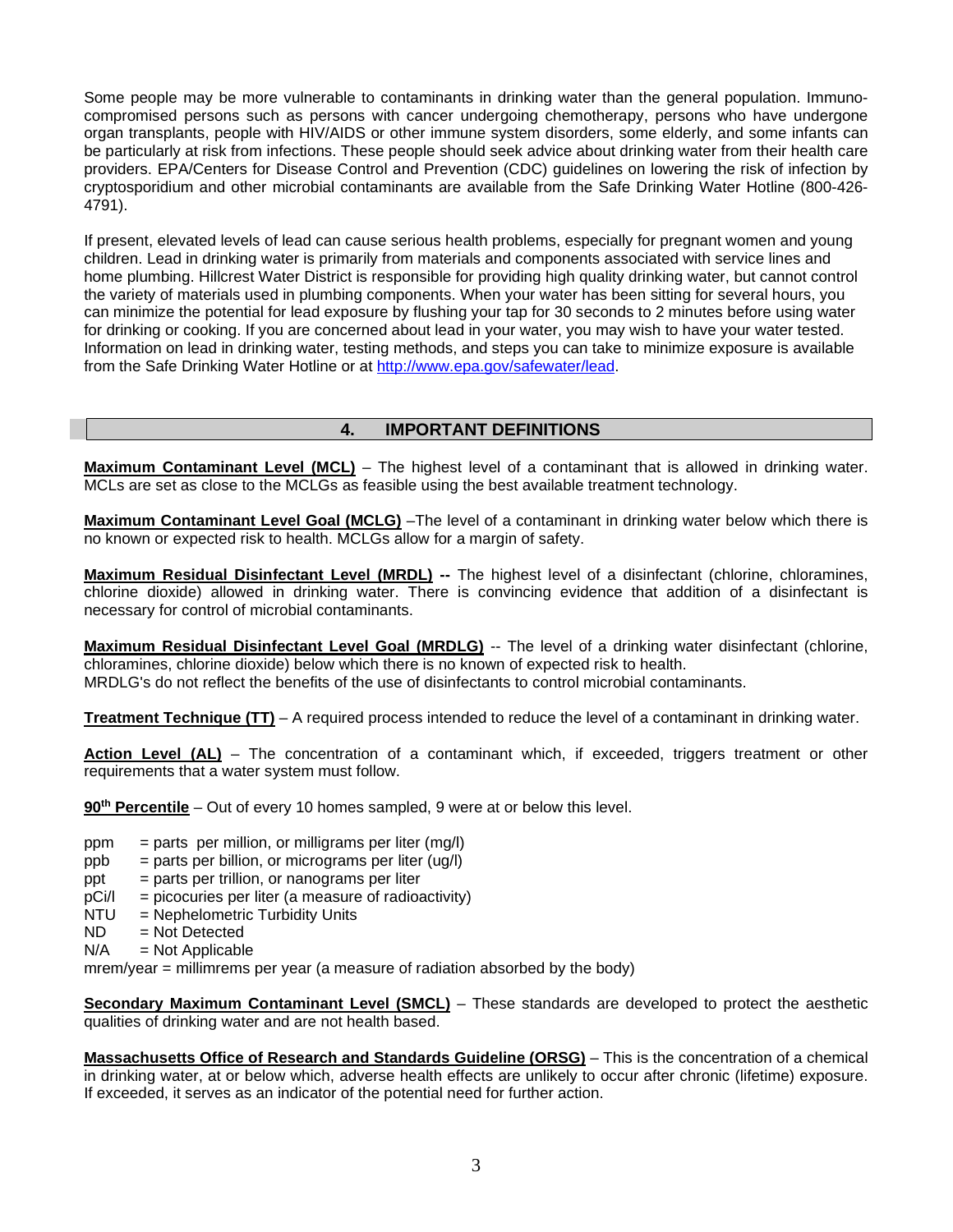# **5. WATER QUALITY TESTING RESULTS**

#### **What Does This Data Represent?**

The water quality information presented in the table(s) is from the most recent round of testing done in accordance with the regulations. All data shown was collected during the last calendar year unless otherwise noted in the table(s)

|                 | Date(s)<br>Collected | 90 <sup>TH</sup><br>percentile | Action<br>Level | <b>MCLG</b> | $#$ of sites<br>sampled | # of sites above<br><b>Action Level</b> | Possible Source of Contamination                                                                                |
|-----------------|----------------------|--------------------------------|-----------------|-------------|-------------------------|-----------------------------------------|-----------------------------------------------------------------------------------------------------------------|
| Lead<br>(ppb)   | 9/12/18              | .0033                          | 15              | 0           | 11                      | 0                                       | Corrosion of household<br>plumbing systems; Erosion of<br>natural deposits                                      |
| Copper<br>(ppm) | 9/12/18              | 0.309                          | 1.3             | 1.3         | 11                      |                                         | Corrosion of household<br>plumbing systems; Erosion of<br>natural deposits; Leaching<br>from wood preservatives |

"If present, elevated levels of lead can cause serious health problems, especially for pregnant women and young children. Lead in drinking water is primarily from materials and components associated with service lines and home plumbing. Hillcrest Water District is responsible for providing high quality drinking water, but cannot control the variety of materials used in plumbing components. When your water has been sitting for several hours, you can minimize the potential for lead exposure by flushing your tap for 30 seconds to 2 minutes before using water for drinking or cooking. If you are concerned about lead in your water, you may wish to have your water tested. Information on lead in drinking water, testing methods, and steps you can take to minimize exposure is available from the Safe Drinking Water Hotline or at [http://www.epa.gov/safewater/lead."](http://www.epa.gov/safewater/lead)

|                             | Highest # Positive<br>in a month | <b>MCL</b> | <b>MCLG</b> | Violation<br>(Y/N) | Possible Source of Contamination     |
|-----------------------------|----------------------------------|------------|-------------|--------------------|--------------------------------------|
| <b>Total Coliform</b>       |                                  |            |             | N                  | Naturally present in the environment |
| Fecal Coliform or<br>E.coli |                                  |            |             | N                  | Human and animal fecal waste         |

\* Compliance with the Fecal Coliform/E.coli MCL is determined upon additional repeat testing.

| <b>Regulated Contaminant</b>  | Date(s)<br>Collected                              | <b>Highest Result or</b><br><b>Highest Running</b><br>Average<br><b>Detected</b> | Range<br>Detected | <b>MCL</b><br>or<br><b>MRDL</b> | MCLG or<br><b>MRDLG</b> | <b>Violation</b><br>(Y/N) | Possible Source(s) of<br>Contamination                                                                             |  |  |  |  |
|-------------------------------|---------------------------------------------------|----------------------------------------------------------------------------------|-------------------|---------------------------------|-------------------------|---------------------------|--------------------------------------------------------------------------------------------------------------------|--|--|--|--|
| <b>Inorganic Contaminants</b> |                                                   |                                                                                  |                   |                                 |                         |                           |                                                                                                                    |  |  |  |  |
| Antimony (ppb)                | 6/22/2017                                         | ND.                                                                              |                   | 6                               | 6                       |                           | Discharge from fire<br>retardants; ceramics;<br>electronics; solder                                                |  |  |  |  |
| Arsenic (ppb)                 | 2/28/2019<br>5/28/2019<br>9/05/2019<br>12/12/2019 | ND.                                                                              | ND.               | 10                              |                         |                           | Erosion of natural<br>deposits; runoff from<br>orchards; runoff from<br>glass and electronics<br>production wastes |  |  |  |  |
| Asbestos (MFL)                | 5/10/2011                                         | ND.                                                                              |                   | $\overline{7}$                  |                         |                           | Decay of asbestos<br>cement water mains:<br>erosion of natural<br>deposits                                         |  |  |  |  |
| Barium (ppm)                  | 6/22/2017                                         | ND.                                                                              |                   | $\overline{2}$                  | $\mathcal{P}$           |                           | Discharge of drilling<br>wastes; discharge from<br>metal refineries; erosion<br>of natural deposits                |  |  |  |  |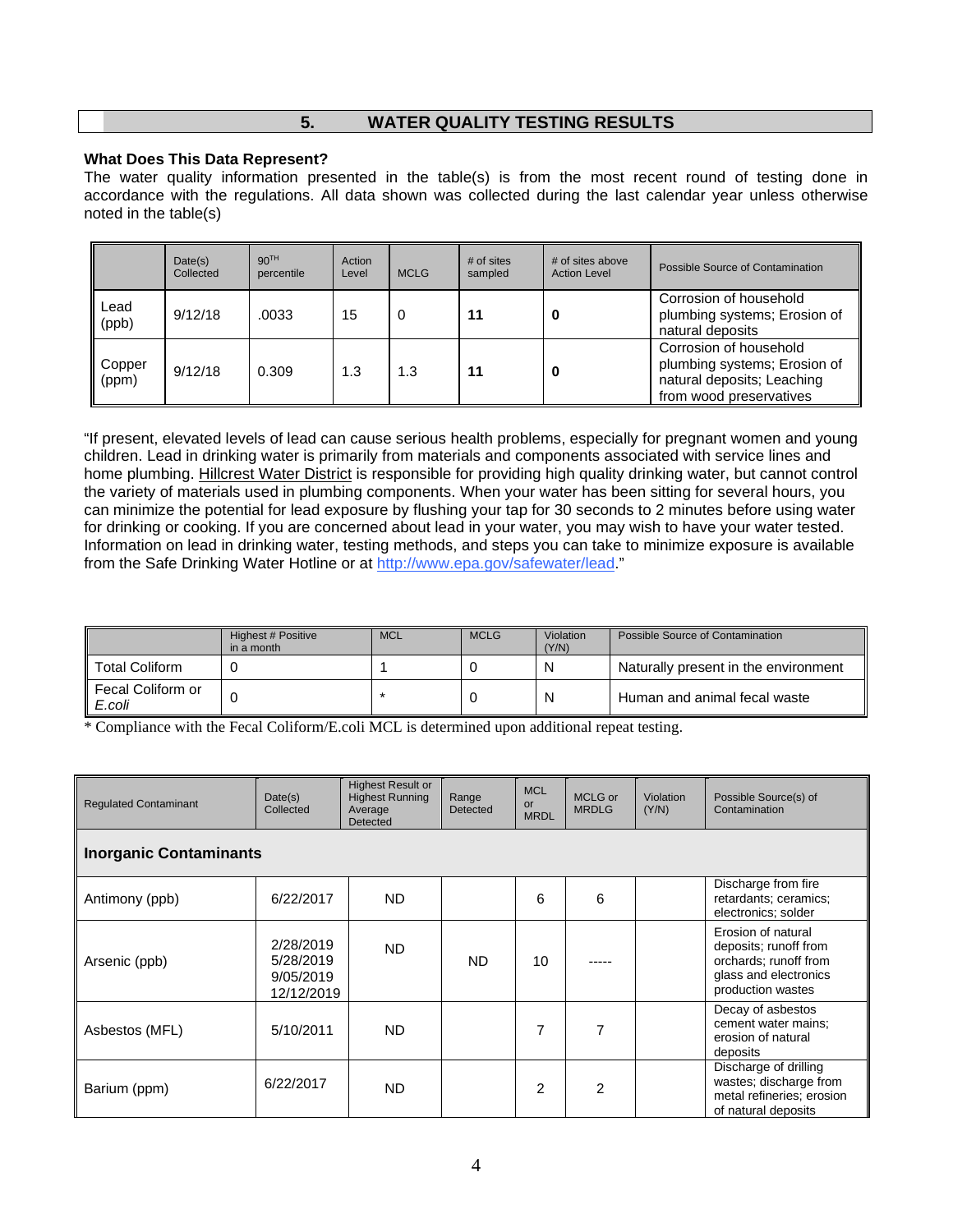| <b>Regulated Contaminant</b>         | Date(s)<br>Collected | <b>Highest Result or</b><br><b>Highest Running</b><br>Average<br>Detected | Range<br><b>Detected</b> | <b>MCL</b><br><b>or</b><br><b>MRDL</b> | MCLG or<br><b>MRDLG</b> | Violation<br>(Y/N) | Possible Source(s) of<br>Contamination                                                                                                             |
|--------------------------------------|----------------------|---------------------------------------------------------------------------|--------------------------|----------------------------------------|-------------------------|--------------------|----------------------------------------------------------------------------------------------------------------------------------------------------|
| Beryllium (ppb)                      | 6/22/2017            | <b>ND</b>                                                                 |                          | 4                                      | 4                       |                    | Discharge from electrical,<br>aerospace, and defense<br>industries: erosion of<br>natural deposits                                                 |
| Cadmium (ppb)                        | 6/22/2017            | <b>ND</b>                                                                 |                          | 5                                      | 5                       |                    | Corrosion of galvanized<br>pipes; erosion of natural<br>deposits; discharge from<br>metal refineries; runoff<br>from waste batteries and<br>paints |
| Chromium (ppb)                       | 6/22/2017            | <b>ND</b>                                                                 |                          | 100                                    | 100                     |                    | Discharge from pulp mills;<br>erosion of natural<br>deposits                                                                                       |
| Cyanide (ppb)                        | 6/22/2017            | <b>ND</b>                                                                 |                          | 200                                    | 200                     |                    | Discharge from metal<br>factories; discharge from<br>plastic and fertilizer<br>factories                                                           |
| Fluoride (ppm)                       | 6/22/2017            | <b>ND</b>                                                                 |                          | 4                                      | 4                       |                    | Erosion of natural<br>deposits; water additive<br>which promotes strong<br>teeth; discharge from<br>fertilizer and aluminum<br>factories           |
| Mercury (ppb)                        | 6/22/2017            | <b>ND</b>                                                                 |                          | 2                                      | 2                       |                    | Erosion of natural<br>deposits; discharge from<br>refineries and factories:<br>runoff from landfills; runoff<br>from cropland                      |
| Nitrate (ppm)                        | 5/28/2019            | <b>ND</b>                                                                 |                          | 10                                     | 10                      |                    | Runoff from fertilizer use;<br>leaching from septic<br>tanks; sewage; erosion of<br>natural deposits                                               |
| Nitrite (ppm)                        | 6/13/2018            | <b>ND</b>                                                                 |                          | 1                                      | 1                       |                    | Runoff from fertilizer use:<br>leaching from septic<br>tanks; sewage; erosion of<br>natural deposits                                               |
| Perchlorate                          | 9/05/2019            | ND                                                                        |                          | 2                                      | N/A                     |                    | Rocket propellants,<br>fireworks, munitions,<br>flares, blasting agents                                                                            |
| Selenium (ppb)                       | 6/22/2017            | <b>ND</b>                                                                 |                          | 50                                     | 50                      |                    | Discharge from metal<br>refineries; erosion of<br>natural deposits;<br>discharge from mines                                                        |
| Thallium (ppb)                       | 6/22/2017            | <b>ND</b>                                                                 |                          | 2                                      | 0.5                     |                    | Leaching from ore-<br>processing sites;<br>discharge from<br>electronics, glass, and<br>drug factories                                             |
| <b>Volatile Organic Contaminants</b> |                      |                                                                           |                          |                                        |                         |                    |                                                                                                                                                    |
| Benzene (ppb)                        | 5/28/2019            | <b>ND</b>                                                                 |                          | 5                                      | 0                       |                    | Discharge from factories;<br>leaching from gas storage<br>tanks and landfills                                                                      |
| Carbon tetrachloride (ppb)           | 5/28/2019            | <b>ND</b>                                                                 |                          | 5                                      | 0                       |                    | Discharge from chemical<br>plants and other industrial<br>activities                                                                               |
| Chlorobenzene (ppb)                  | 4/9/2014             | <b>ND</b>                                                                 |                          | 100                                    | 100                     |                    | Discharge from and<br>agricultural chemical<br>factories                                                                                           |
| o-Dichlorobenzene (ppb)              | 5/28/2019            | <b>ND</b>                                                                 |                          | 600                                    | 600                     |                    | Discharge from industrial<br>chemical factories                                                                                                    |
| p-Dichlorobenzene (ppb)              | 5/28/2019            | <b>ND</b>                                                                 |                          | 5                                      | 5                       |                    | Discharge from industrial<br>chemical factories                                                                                                    |
| 1,2-Dichloroethane (ppb)             | 5/28/2019            | <b>ND</b>                                                                 |                          | 5                                      | 0                       |                    | Discharge from industrial<br>chemical factories                                                                                                    |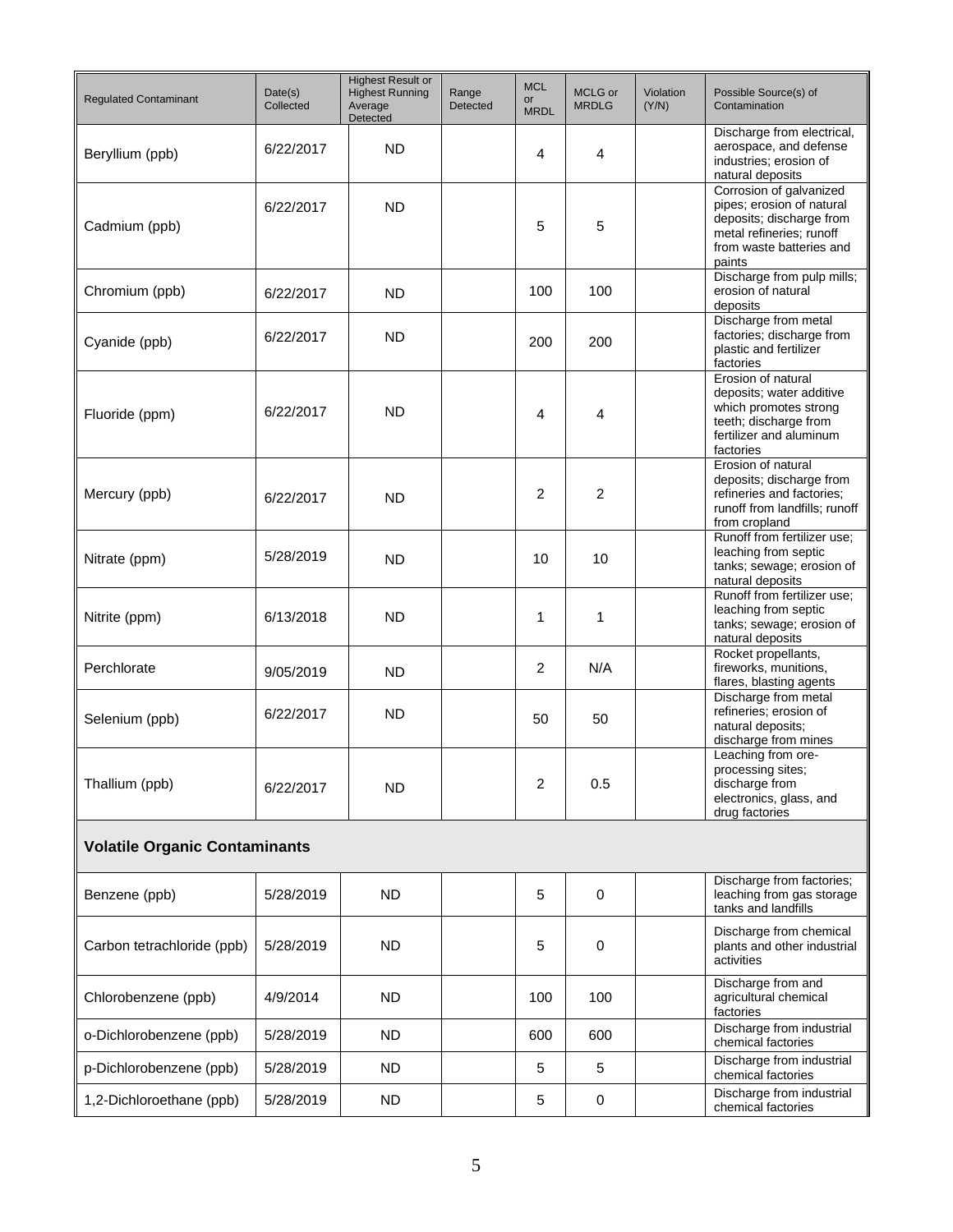| <b>Regulated Contaminant</b>                       | Date(s)<br>Collected   | <b>Highest Result or</b><br><b>Highest Running</b><br>Average<br>Detected | Range<br>Detected | <b>MCL</b><br>or<br><b>MRDL</b> | MCLG or<br><b>MRDLG</b> | Violation<br>(Y/N) | Possible Source(s) of<br>Contamination                                                                                                           |
|----------------------------------------------------|------------------------|---------------------------------------------------------------------------|-------------------|---------------------------------|-------------------------|--------------------|--------------------------------------------------------------------------------------------------------------------------------------------------|
| 1,1-Dichloroethylene<br>(ppb)                      | 5/28/2019              | <b>ND</b>                                                                 |                   | 7                               | $\overline{7}$          |                    | Discharge from industrial<br>chemical factories                                                                                                  |
| cis-1,2-Dichloroethylene<br>(ppb)                  | 5/28/2019              | <b>ND</b>                                                                 |                   | 70                              | 70                      |                    | Breakdown product of<br>trichloroethylene and<br>tetrachloroethylene                                                                             |
| $trans-1,2$ -<br>Dichloroethylene (ppb)            | 5/28/2019              | <b>ND</b>                                                                 |                   | 100                             | 100                     |                    | Discharge from industrial<br>chemical factories                                                                                                  |
| Dichloromethane (ppb)                              | 5/28/2019              | <b>ND</b>                                                                 |                   | 5                               | 0                       |                    | Discharge from<br>pharmaceutical and<br>chemical factories                                                                                       |
| 1,2-Dichloropropane (ppb)                          | 5/28/2019              | <b>ND</b>                                                                 |                   | 5                               | $\mathbf 0$             |                    | Discharge from industrial<br>chemical factories                                                                                                  |
| Ethylbenzene (ppb)                                 | 5/28/2019              | <b>ND</b>                                                                 |                   | 700                             | 700                     |                    | Leaks and spills from<br>gasoline and petroleum<br>storage tanks                                                                                 |
| <b>MTBE - Methyl Tertiary</b><br>Butyl Ether (ppb) | 5/28/2019              | <b>ND</b>                                                                 |                   | <b>ORS</b><br>GL<br>70          |                         |                    | Fuel additive; leaks and<br>spills from gasoline<br>storage tanks                                                                                |
| Styrene (ppb)                                      | 5/28/2019              | <b>ND</b>                                                                 |                   | 100                             | 100                     |                    | Discharge from rubber<br>and plastic factories;<br>leaching from landfills                                                                       |
| Tetrachloroethylene<br>(PCE) (ppb)                 | 5/28/2019              | <b>ND</b>                                                                 |                   | 5                               | $\mathbf 0$             |                    | Discharge from factories<br>and dry cleaners; residual<br>of vinyl-lined water mains                                                             |
| 1,2,4-Triclorobenzene<br>(ppb)                     | 5/28/2019              | <b>ND</b>                                                                 |                   | 70                              | 70                      |                    | Discharge from textile-<br>finishing factories                                                                                                   |
| 1,1,1-Trichloroethane<br>(ppb)                     | 5/28/2019              | <b>ND</b>                                                                 |                   | 200                             | 200                     |                    | Discharge from use in<br>septic system cleaners                                                                                                  |
| 1,1,2-Trichloroethane<br>(ppb)                     | 5/28/2019              | <b>ND</b>                                                                 |                   | 5                               | 3                       |                    | Discharge from industrial<br>chemical factories                                                                                                  |
| Trichloroethylene (TCE)<br>(ppb)                   | 5/28/2019              | <b>ND</b>                                                                 |                   | 5                               | $\mathbf 0$             |                    | Discharge from metal<br>degreasing sites and<br>other factories                                                                                  |
| Toluene (ppm)                                      | 5/28/2019              | ND.                                                                       |                   | 1                               | 1                       |                    | Leaks and spills from<br>gasoline and petroleum<br>storage tanks; discharge<br>from petroleum factories                                          |
| Vinyl Chloride (ppb)                               | 5/28/2019              | <b>ND</b>                                                                 |                   | 2                               | $\mathbf 0$             |                    | Leaching from PVC<br>piping; discharge from<br>plastics factories                                                                                |
| Xylenes (ppm)                                      | 5/28/2019              | <b>ND</b>                                                                 |                   | 10                              | 10                      |                    | Leaks and spills from<br>gasoline and petroleum<br>storage tanks; discharge<br>from petroleum factories;<br>discharge from chemical<br>factories |
| <b>Radioactive Contaminants</b>                    |                        |                                                                           |                   |                                 |                         |                    |                                                                                                                                                  |
| Gross Alpha (pCi/l)<br>(minus uranium)             | 2/28/2019<br>9/05/2019 | 1.46                                                                      | .952-<br>1.46     | 15                              | $\mathbf 0$             |                    | Erosion of natural<br>deposits                                                                                                                   |
| GrossBeta/photon<br>emmiters (pCi/L) ▲             | N/A                    |                                                                           |                   | 50                              | $\mathbf 0$             |                    | Decay of natural and<br>man-made deposits                                                                                                        |
| Radium 226 & 228 (pCi/L)<br>(combined values)      | 2/28/2019              | 1.382                                                                     |                   | 5                               | 0                       |                    | Erosion of natural<br>deposits                                                                                                                   |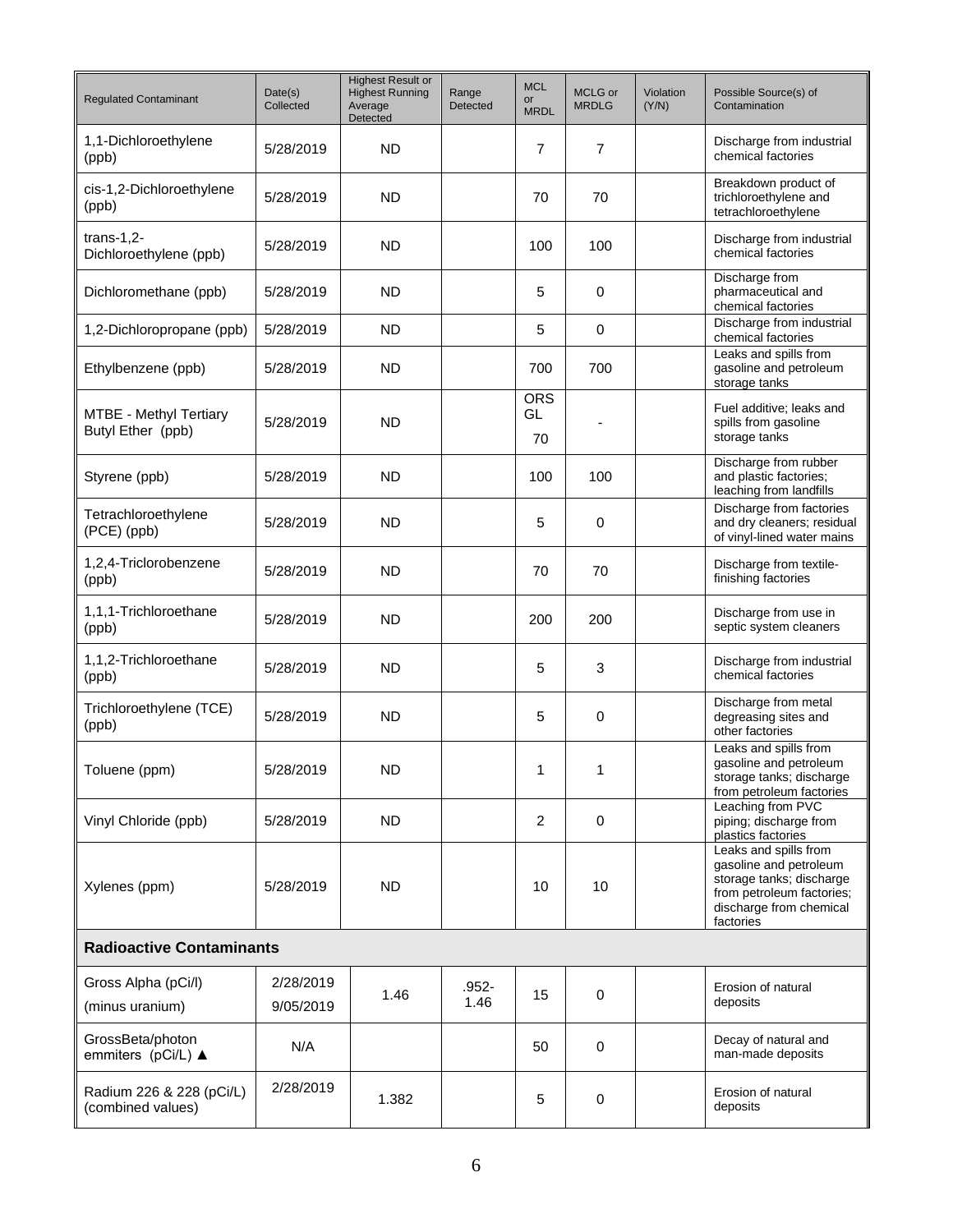| <b>Regulated Contaminant</b>          | Date(s)<br>Collected                              | <b>Highest Result or</b><br><b>Highest Running</b><br>Average<br>Detected | Range<br>Detected | <b>MCL</b><br>or<br><b>MRDL</b> | MCLG or<br><b>MRDLG</b> | Violation<br>(Y/N) | Possible Source(s) of<br>Contamination                                                               |  |  |  |  |
|---------------------------------------|---------------------------------------------------|---------------------------------------------------------------------------|-------------------|---------------------------------|-------------------------|--------------------|------------------------------------------------------------------------------------------------------|--|--|--|--|
| Uranium (ppb)                         | 2/28/2019<br>5/28/2019<br>9/05/2019<br>12/12/2019 | <b>ND</b>                                                                 | <b>ND</b>         | 30                              | 0                       |                    | Erosion of natural<br>deposits                                                                       |  |  |  |  |
| <b>Synthetic Organic Contaminants</b> |                                                   |                                                                           |                   |                                 |                         |                    |                                                                                                      |  |  |  |  |
| $2,4-D$ (ppb)                         | 6/13/2018                                         | <b>ND</b>                                                                 |                   | 70                              | 70                      |                    | Runoff from herbicide<br>used on row crops                                                           |  |  |  |  |
| 2,4,5-TP (Silvex) (ppb)               | 6/13/2018                                         | <b>ND</b>                                                                 |                   | 50                              | 50                      |                    | Residue of banned<br>herbicide                                                                       |  |  |  |  |
| Acrylamide                            | 5/3/2012                                          | <b>ND</b>                                                                 |                   | $TT = 5$<br>$\frac{0}{0}$       | 0                       |                    | Added to water during<br>sewage/wastewater<br>treatment                                              |  |  |  |  |
| Alachlor (ppb)                        | 6/13/2018                                         | <b>ND</b>                                                                 |                   | 2                               | $\mathbf 0$             |                    | Runoff from herbicide<br>used on row crops                                                           |  |  |  |  |
| Atrazine (ppb)                        | 6/13/2018                                         | <b>ND</b>                                                                 |                   | 3                               | 3                       |                    | Runoff from herbicide<br>used on row crops                                                           |  |  |  |  |
| Benzo(a)pyrene (ppt)                  | 6/13/2018                                         | <b>ND</b>                                                                 |                   | 200                             | 0                       |                    | Leaching from linings of<br>water storage tanks and<br>distribution lines                            |  |  |  |  |
| Carbofuran (ppb)                      | 6/13/2018                                         | <b>ND</b>                                                                 |                   | 40                              | 40                      |                    | Leaching of soil fumigant<br>used on rice and alfalfa                                                |  |  |  |  |
| Chlordane (ppb)                       | 6/13/2018                                         | <b>ND</b>                                                                 |                   | 2                               | $\mathbf 0$             |                    | Residue of banned<br>termiticide                                                                     |  |  |  |  |
| Dalapon (ppb)                         | 6/13/2018                                         | <b>ND</b>                                                                 |                   | 200                             | 200                     |                    | Runoff from herbicide<br>used on rights of way                                                       |  |  |  |  |
| Di (2-ethylhexyl) adipate<br>(ppb)    | 6/13/2018                                         | <b>ND</b>                                                                 |                   | 400                             | 400                     |                    | Discharge from chemical<br>factories                                                                 |  |  |  |  |
| Di (2-ethylhexyl) phthalate<br>(ppb)  | 6/13/2018                                         | <b>ND</b>                                                                 |                   | 6                               | 0                       |                    | Discharge from rubber<br>and chemical factories                                                      |  |  |  |  |
| Dibromochloropropane<br>(DBCP) (ppt)  | 6/13/2018                                         | <b>ND</b>                                                                 |                   | 200                             | 0                       |                    | Runoff/leaching from soil<br>fumigant used on<br>soybeans, cotton, and<br>orchards                   |  |  |  |  |
| Dinoseb (ppb)                         | 6/13/2018                                         | <b>ND</b>                                                                 |                   | 7                               | $\overline{7}$          |                    | Runoff from herbicide<br>used on soybeans and<br>vegetables                                          |  |  |  |  |
| Endrin (ppb)                          | 6/13/2018                                         | <b>ND</b>                                                                 |                   | $\overline{c}$                  | 2                       |                    | Residue of banned<br>insecticide                                                                     |  |  |  |  |
| Epichlorohydrin                       | 5/3/2012                                          | <b>ND</b>                                                                 |                   | $TT=1$<br>%                     | $\mathbf 0$             |                    | Discharge from industrial<br>chemical factories; an<br>impurity of some water<br>treatment chemicals |  |  |  |  |
| Ethylene dibromide (EDB)<br>(ppt)     | 6/13/2018                                         | <b>ND</b>                                                                 |                   | 20                              | 0                       |                    | Residue of leaded<br>gasoline or runoff from<br>soil fumigant used on<br>tobacco or strawberries     |  |  |  |  |
| Heptachlor (ppt)                      | 6/13/2018                                         | <b>ND</b>                                                                 |                   | 400                             | $\mathbf 0$             |                    | Residue of banned<br>pesticide                                                                       |  |  |  |  |
| Heptachlor epoxide (ppt)              | 6/13/2018                                         | <b>ND</b>                                                                 |                   | 200                             | $\mathbf 0$             |                    | Breakdown of heptachlor                                                                              |  |  |  |  |
| Hexachlorobenzene (ppb)               | 6/13/2018                                         | <b>ND</b>                                                                 |                   | 1                               | 0                       |                    | Discharge from metal<br>refineries and agricultural<br>chemical factories                            |  |  |  |  |
| Hexachlorocyclopentadie<br>ne (ppb)   | 6/13/2018                                         | <b>ND</b>                                                                 |                   | 50                              | 50                      |                    | Discharge from chemical<br>factories                                                                 |  |  |  |  |
| Lindane (ppt)                         | 6/13/2018                                         | <b>ND</b>                                                                 |                   | 200                             | 200                     |                    | Runoff/leaching from<br>insecticide used on cattle,<br>lumber, gardens                               |  |  |  |  |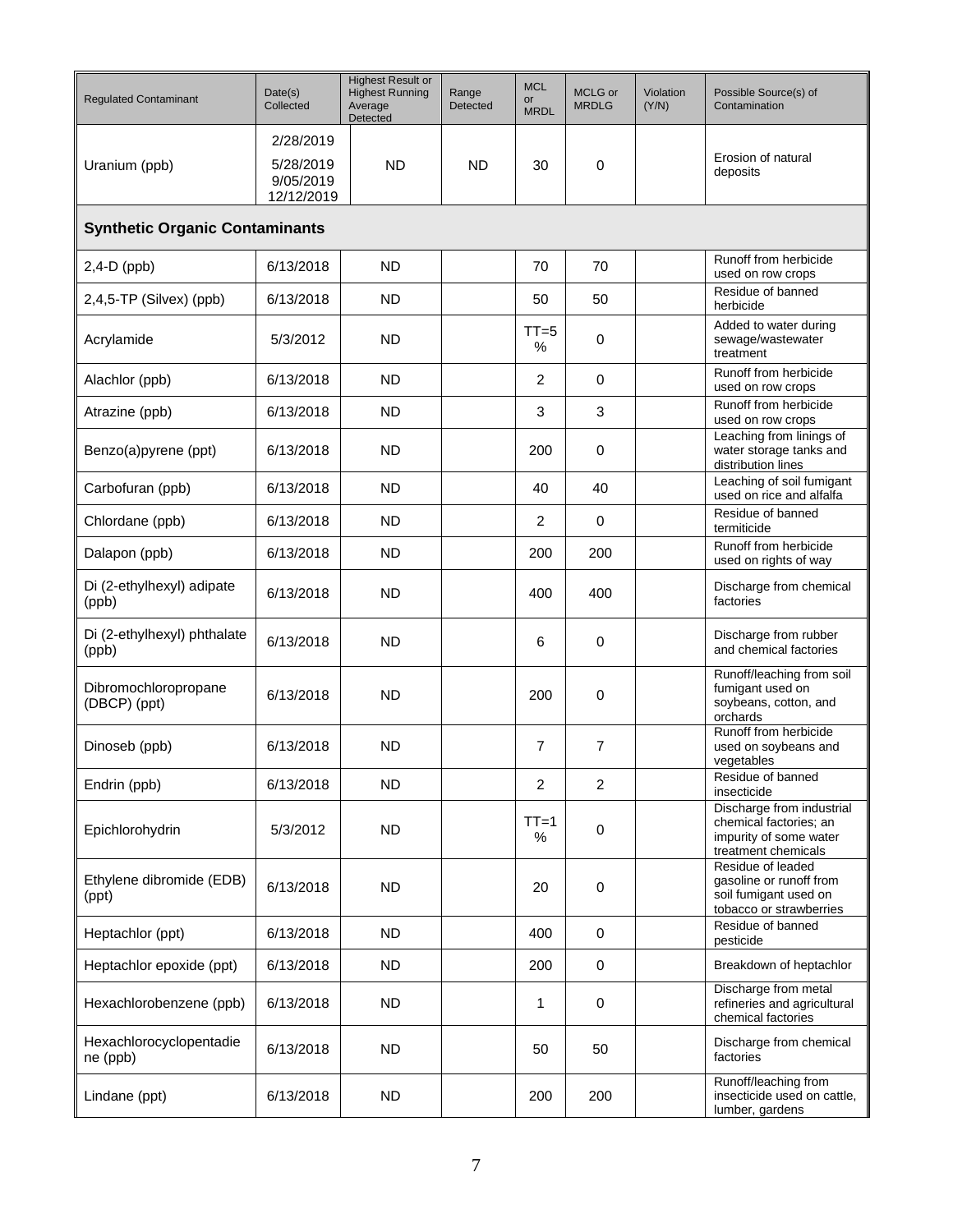| <b>Regulated Contaminant</b>                      | Date(s)<br>Collected                              | <b>Highest Result or</b><br><b>Highest Running</b><br>Average<br>Detected | Range<br><b>Detected</b> | <b>MCL</b><br>or<br><b>MRDL</b> | <b>MCLG</b> or<br><b>MRDLG</b> | Violation<br>(Y/N) | Possible Source(s) of<br>Contamination                                                                            |
|---------------------------------------------------|---------------------------------------------------|---------------------------------------------------------------------------|--------------------------|---------------------------------|--------------------------------|--------------------|-------------------------------------------------------------------------------------------------------------------|
| Methoxychlor (ppb)                                | 6/13/2018                                         | <b>ND</b>                                                                 |                          | 40                              | 40                             |                    | Runoff/leaching from<br>insecticide used on fruits,<br>vegetables, alfalfa,<br>livestock                          |
| Oxamyl (Vydate) (ppb)                             | 6/13/2018                                         | <b>ND</b>                                                                 |                          | 200                             | 200                            |                    | Runoff/leaching from<br>insecticide used on<br>apples, potatoes and<br>tomatoes                                   |
| Polychlorinated biphenyls<br>(PCBs) (ppt)         | 6/13/2018                                         | <b>ND</b>                                                                 |                          | 500                             | $\mathbf 0$                    |                    | Runoff from landfills;<br>discharge of waste<br>chemicals; residue of<br>banned use in electrical<br>transformers |
| Pentachlorophenol (ppb)                           | 6/13/2018                                         | <b>ND</b>                                                                 |                          | 1                               | $\mathbf 0$                    |                    | Discharge from wood<br>preserving factories                                                                       |
| Picloram (ppb)                                    | 6/13/2018                                         | <b>ND</b>                                                                 |                          | 500                             | 500                            |                    | Herbicide runoff                                                                                                  |
| Simazine (ppb)                                    | 6/13/2018                                         | <b>ND</b>                                                                 |                          | 4                               | 4                              |                    | Herbicide runoff                                                                                                  |
| Toxaphene (ppb)                                   | 6/13/2018                                         | <b>ND</b>                                                                 |                          | 3                               | 0                              |                    | Runoff/leaching from<br>insecticide used on cotton<br>and cattle                                                  |
| <b>Disinfectants and Disinfection By-Products</b> |                                                   |                                                                           |                          |                                 |                                |                    |                                                                                                                   |
| <b>Total Trihalomethanes</b><br>(TTHMs) (ppb)     | 2/12/2019<br>5/14/2019<br>8/13/2019<br>11/12/2019 | 6.4                                                                       | $5.0 - 6.4$              | 80                              |                                |                    | Byproduct of drinking<br>water chlorination                                                                       |
| Haloacetic Acids (HAA5)<br>(ppb)                  | 2/12/2019<br>5/14/2019<br>8/13/2019<br>11/12/2019 | 2.19                                                                      | ND-2.19                  | 60                              |                                |                    | Byproduct of drinking<br>water disinfection                                                                       |
| Chlorine (ppm)<br>(free, total or combined)       | Monthly                                           | .56                                                                       | $.36 - .56$              | 4                               | 4                              |                    | Water additive used to<br>control microbes                                                                        |

■ Fluoride also has a secondary contaminant level (SMCL) of 2 ppm.

▲The MCL for beta particles is 4 mrem/year. EPA considers 50 pCi/L to be the level of concern for beta particles.

Unregulated contaminants are those for which there are no established drinking water standards. The purpose of unregulated contaminant monitoring is to assist regulatory agencies in determining their occurrence in drinking water and whether future regulation is warranted.

| Unregulated and<br><b>Secondary Contaminants</b> | Date(s)<br>Collected | Result or<br>Range<br>Detected | Average<br><b>Detected</b> | <b>SMCL</b> | <b>ORSG</b> | Possible Source                                                                             |
|--------------------------------------------------|----------------------|--------------------------------|----------------------------|-------------|-------------|---------------------------------------------------------------------------------------------|
| <b>Inorganic Contaminants</b>                    |                      |                                |                            |             |             |                                                                                             |
| Sodium (ppm)                                     | 6/22/2017            | 19.3                           |                            | ----        | 20          | Natural sources; runoff from use as<br>salt on roadways; by-product of<br>treatment process |
| Nickel (ppm)                                     | 6/22/2017            | .0040                          |                            | $- - - -$   | 0.1         | Discharge from industrial processes                                                         |
| Sulfate (ppm)                                    | 12/18/2018           | ND.                            |                            | 250         | $- - - -$   | Natural sources                                                                             |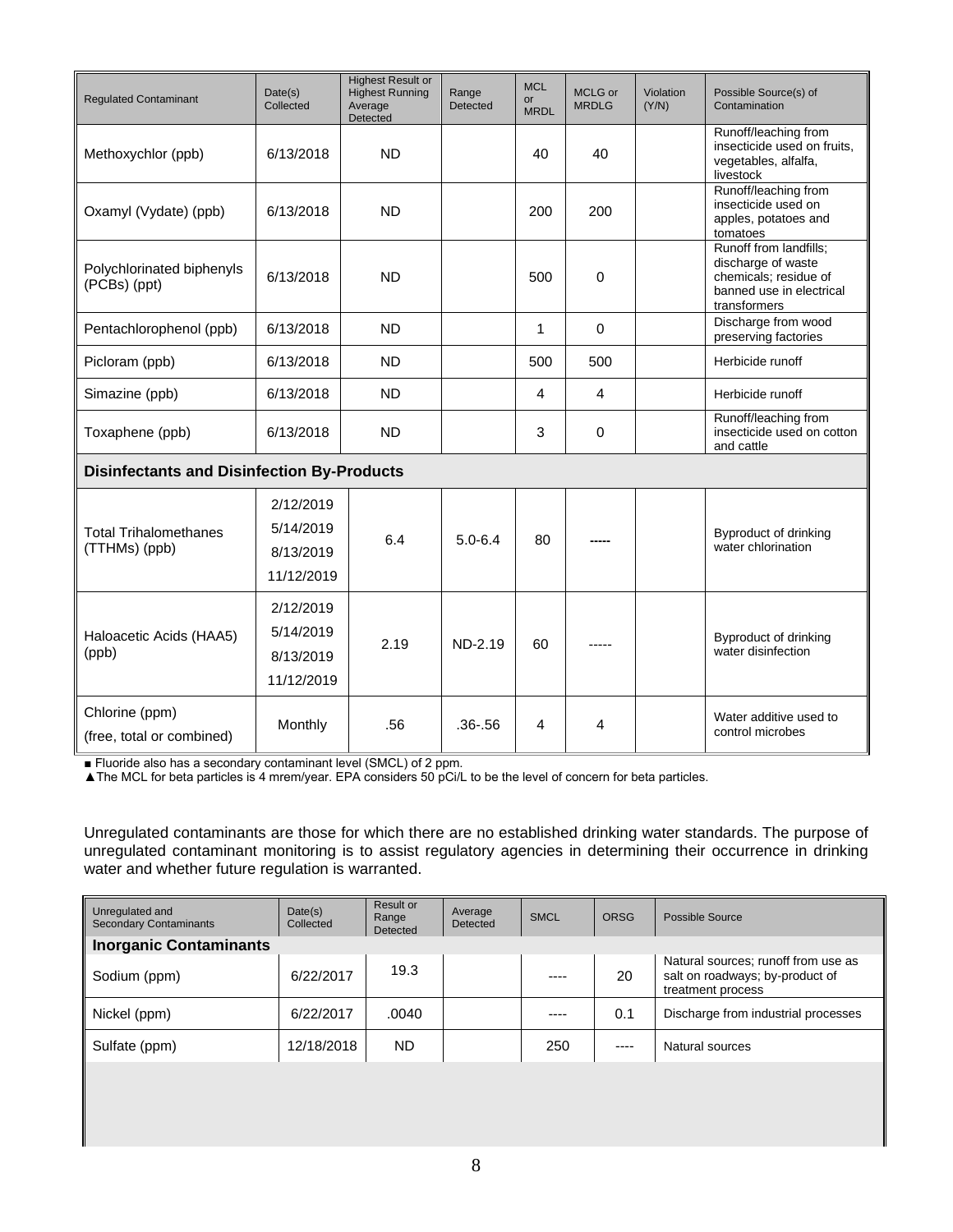| Unregulated and<br><b>Secondary Contaminants</b>                                                    | Date(s)<br>Collected | Result or<br>Range<br>Detected | Average<br>Detected | <b>SMCL</b> | <b>ORSG</b>    | Possible Source                                                                                                                                                                                                     |  |  |  |  |
|-----------------------------------------------------------------------------------------------------|----------------------|--------------------------------|---------------------|-------------|----------------|---------------------------------------------------------------------------------------------------------------------------------------------------------------------------------------------------------------------|--|--|--|--|
| <b>Organic Contaminants</b>                                                                         |                      |                                |                     |             |                |                                                                                                                                                                                                                     |  |  |  |  |
| <b>MTBE - Methyl Tertiary</b><br>Butyl Ether (ppb)                                                  | 5/28/2019            | <b>ND</b>                      |                     | $20 - 40$   | 70             | Fuel additive; leaks and spills from<br>gasoline storage tanks                                                                                                                                                      |  |  |  |  |
| Other Organic Contaminants - When detected at treatment plant as VOC residuals, not TTHM compliance |                      |                                |                     |             |                |                                                                                                                                                                                                                     |  |  |  |  |
| Bromodichloromethane<br>(ppb)                                                                       | 5/28/2019            | 1.13                           |                     |             |                | By-product of drinking water<br>chlorination                                                                                                                                                                        |  |  |  |  |
| Bromoform (ppb)                                                                                     | 5/28/2019            | 1.70                           |                     | ---         | ---            | By-product of drinking water<br>chlorination                                                                                                                                                                        |  |  |  |  |
| Chloroform (ppb)                                                                                    | 5/28/2019            | 0.57                           |                     | ---         | ---            | By-product of drinking water<br>chlorination                                                                                                                                                                        |  |  |  |  |
| Dibromodichloromethane<br>(ppb)                                                                     |                      | N/A                            |                     | ---         | ---            | By-product of drinking water<br>chlorination                                                                                                                                                                        |  |  |  |  |
| <b>Secondary Contaminants</b>                                                                       |                      |                                |                     |             |                |                                                                                                                                                                                                                     |  |  |  |  |
| Iron (ppb)                                                                                          | 5/28/2019            | <b>ND</b>                      |                     | 300         | ---            | Naturally occurring, corrosion of cast<br>iron pipes                                                                                                                                                                |  |  |  |  |
| Manganese (ppb)                                                                                     | 5/28/2019            | <b>ND</b>                      |                     | $50*$       | $---$          | Erosion of natural deposits                                                                                                                                                                                         |  |  |  |  |
| Aluminum (ppb)                                                                                      | 12/18/2018           | <b>ND</b>                      |                     | 200         | ---            | Byproduct of treatment process                                                                                                                                                                                      |  |  |  |  |
| Chloride (ppm)                                                                                      | 12/18/2018           | 102                            |                     | 250         |                | Runoff from road de-icing, use of<br>inorganic fertilizers, landfill leachates,<br>septic tank effluents, animal feeds,<br>industrial effluents, irrigation drainage,<br>and seawater intrusion in coastal<br>areas |  |  |  |  |
| Color (C.U.)                                                                                        | 12/18/2018           | 0                              |                     | 15          | ---            | Naturally occurring organic material                                                                                                                                                                                |  |  |  |  |
| Copper (ppm)                                                                                        | 12/18/2018           | .0028                          |                     | 1           | $\overline{a}$ | Naturally occurring organic material                                                                                                                                                                                |  |  |  |  |
| Odor (T.O.N.)                                                                                       | 12/18/2018           | 1                              |                     | 3 TON       | ---            | Erosion of natural deposits; Leaching<br>from wood preservatives0                                                                                                                                                   |  |  |  |  |
| PН                                                                                                  | 12/18/2018           | 7.65                           |                     | $6.5 - 8.5$ | ---            |                                                                                                                                                                                                                     |  |  |  |  |
| Silver (ppb)                                                                                        | 12/18/2018           | <b>ND</b>                      |                     | 100         | $\overline{a}$ | Erosion of natural deposits                                                                                                                                                                                         |  |  |  |  |
| Total Dissolved Solids<br>(TDS) (ppm)                                                               | 12/18/2018           | 309                            |                     | 500         |                | Erosion of natural deposits.                                                                                                                                                                                        |  |  |  |  |
| Zinc (ppm)                                                                                          | 12/18/2018           | 0.0184                         |                     | 5           |                | Erosion of natural deposits, leaching<br>from plumbing materials                                                                                                                                                    |  |  |  |  |

\* The EPA has established a lifetime health advisory (HA) value of 300 ppb for manganese to protect against concerns of potential neurological effects, and a one-day and 10-day HA of 1000 ppb for acute exposure.

# **6. COMPLIANCE WITH DRINKING WATER REGS**

#### **Does My Drinking Water Meet Current Health Standards?**

We are committed to providing you with the best water quality available. Contaminants that were tested last year met all applicable health standards regulated by the state and federal government.

Our Operators constantly monitor the water system along with the MassDEP. We record the quantity of treatment chemicals added at the water treatment plant and their affect on finished water quality. Sodium Hypochlorite was added to the finished water from the water treatment plant to maintain system wide chlorine residuals and inhibit bacterial growth in the drinking water.

Samples were collected and analyzed in accordance with the MassDEP Drinking Water Program Sampling Program for the Hillcrest Water District. There were no water quality violations for 2019.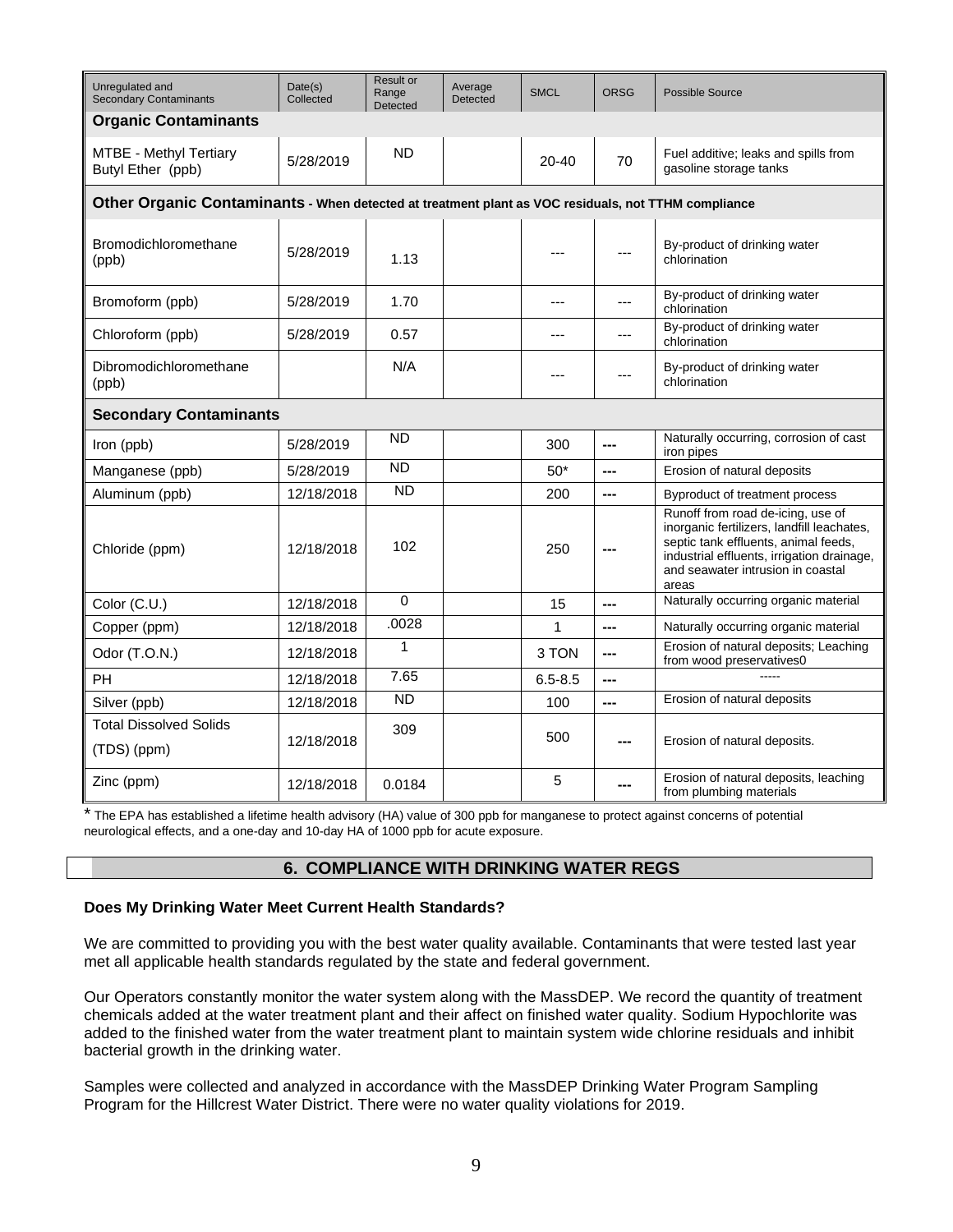#### **Health Effects Statements**

Total Coliform: Coliform are bacteria that are naturally present in the environment and are used as an indicator that other potentially harmful bacteria may be present in drinking water. If coliform bacteria are found in more test samples than allowed by state and federal standards, it is a warning of potential bacteria problems in the WTP finished water. No coliform bacteria were detected in a water system sample for the year 2019 in the distribution system.

Most well water in Leicester contains at least trace concentrations of Arsenic. The District treats for removal of arsenic from Well 01G. The literature indicates that some people who drink water containing arsenic in excess of the MCL over many years could experience damage to their skin or experience problems with their circulatory system. It is also possible that there would be an increased risk of getting cancer.

#### **7. EDUCATIONAL INFORMATON**

#### **Do I Need To Be Concerned About Certain Contaminants Detected In My Water?**

If present, elevated levels of lead can cause serious health problems, especially for pregnant women and young children. Lead in drinking water is primarily from materials and components associated with service lines and home plumbing. Hillcrest Water District is responsible for providing high quality drinking water, but cannot control the variety of materials used in plumbing components of customer's houses. When your water has been sitting for several hours, you can minimize the potential for lead exposure by flushing your tap for 30 seconds to 2 minutes before using water for drinking or cooking. If you are concerned about lead in your water, you may wish to have your water tested. Information on lead in drinking water, testing methods, and steps you can take to minimize exposure is available from the Safe Drinking Water Hotline or at [http://www.epa.gov/safewater/lead.](http://www.epa.gov/safewater/lead)

**Arsenic***:* While your drinking water meets EPA's standard for arsenic, it does contain low levels of arsenic. EPA's standard balances the current understanding of arsenic's possible health effects against the cost of removing arsenic from drinking water. EPA continues to research the health effects of low levels of arsenic which is a mineral know to cause cancer in humans at high concentrations and is linked to other health effects such as skin damage and circulatory problems.

**Trihalomethanes (THM's):** occur when naturally-occurring organic and inorganic materials in the water react with the disinfectants, chlorine and chloramine. Some people who drink water containing total trihalomethanes in excess of the MCL over many years could experience liver, kidney, or central nervous system problems and increased risk of cancer.

**Haloacetic acids (HAA's):** occur when naturally-occurring organic and inorganic materials in the water react with the disinfectants, chlorine and chloramine. Some people who drink water containing haloacetic acids in excess of the MCL over many years may have an increased risk of getting cancer.

**Uranium:** Exposure to uranium in drinking water may result in toxic effects to the kidney. Some people who drink water containing alpha emitters, such as uranium, in excess of the MCL over many years may have an increased risk of getting cancer.

# **8. ADDITIONAL INFORMATION**

Preventing backflow is an important part of maintaining a healthy water supply. The Hillcrest Water District's water distribution system is designed to carry water from the water treatment plant to the consumer. If cross connections, or connections between potable water in the distribution system to any non-potable water exist, these connections make the water distribution system susceptible to a backflow condition. A water system backflow is a reversal of water flow from its intended direction. In other words, non-potable water could be introduced into the distribution system.